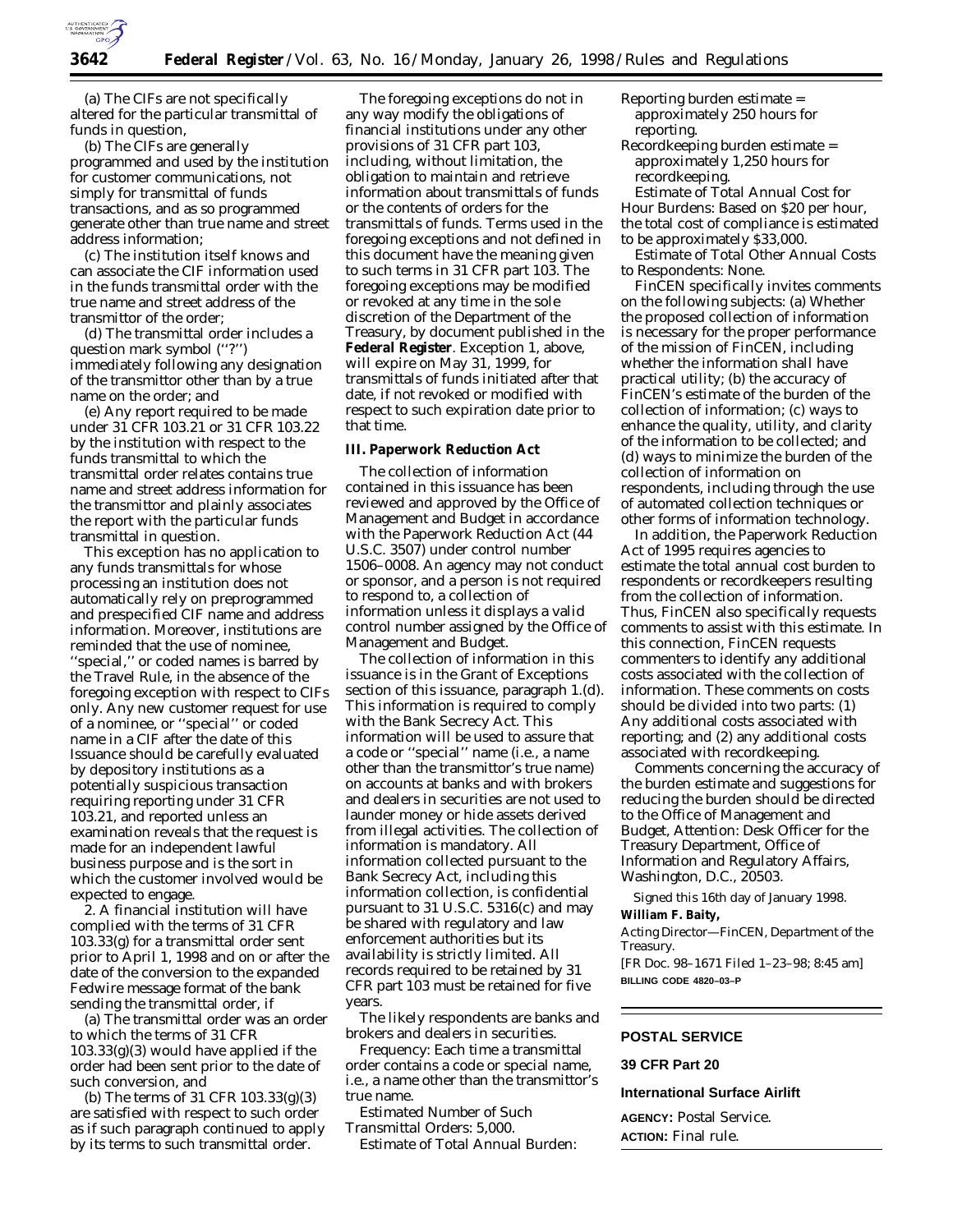**SUMMARY:** The Postal Service published for comment a proposed rule amending International Surface Air Lift Service in the **Federal Register** on September 9, 1997 (62 FR 47394). The Postal Service hereby gives notice that it is adopting the proposal with minor revision.

**EFFECTIVE DATE:** February 28, 1998.

**FOR FURTHER INFORMATION CONTACT:** [Robert Michelson], (202) 268–5731.

**SUPPLEMENTARY INFORMATION:** On September 9, 1997, the Postal Service published in the **Federal Register** (62 FR 47394) a notice of proposed changes in rates and conditions of service for International Surface Air Lift (ISAL) Service. ISAL is a bulk mailing service for international shipment of publications, advertising mail, catalogs, directories, books, other printed matter, and small packets. The service is available to approximately 125 countries. To use ISAL, a mailer must send at least 50 pounds of these items at one time, presorted by country of destination. Identical piece mailings are not required to qualify. Postage for ISAL is calculated according to a rate structure including both per-piece and per-pound elements with destination countries separated into four rate groups. A discount is given to ISAL mail tendered at the Dropship ISAL Service Centers (Dropship ISCs) (formerly, gateway airport mail facilities) at New York (JFK), San Francisco, Chicago, and Miami, or when direct shipment (750 pounds or more to a single destination) can be arranged from one of the acceptance cities. An additional discount is available for M-bags (printed matter to a single addressee).

The Postal Service reviewed the current ISAL service and is making changes to ISAL preparation requirements that will reduce operating costs. The Postal Service also proposed rate discounts based on the place of mailing, the availability of transportation, and the volume of mail. The Postal Service believes that these changes make the service available to more users at more convenient locations and still will cover the cost of providing the service with a reasonable contribution to institutional costs. The Postal Service proposed the change to ISAL as described below.

The Postal Service requested comments by October 9, 1997, and by that date received seven comments: five from international mail consolidators, one from a printing/mailing company, and one from an international mail order consulting firm.

### **Minimum Weight**

Currently there is no required minimum amount of mail per sack prepared by the mailer. The mailer merely places the mail for a particular country in a mail sack and labels the sack to that country. This has resulted in an unacceptable number of sacks containing small amounts of mail. In some cases, the sack itself weighed more than the mail in the sack. This resulted in an excessive number of sacks, higher transportation costs, and complaints from other postal administrations. Therefore, the Postal Service proposed a minimum weight of 11 pounds for direct country sacks prepared by mailers. When there is less than 11 pounds, but 10 or more pieces (a package), the mailer will prepare this mail in a mixed country package rate group sack. This mail will be entitled to the ISAL rate as if it had been placed in the direct country sack. When there are fewer than 10 pieces to a country, this mail will be prepared in ''residual'' sacks by rate group. Residual mail cannot exceed 10 percent, by weight, of the rest of the mailing.

One commenter agreed with the need to establish a minimum weight for direct country sacks since it ''would keep cost in line and increase the availability of equipment.'' Another commenter agreed with the need for change, but recommended that the 11 pound requirement be lowered and that smaller sacks be used.

The Postal Service does not believe that it is practical to procure and use smaller sacks for ISAL. The same sacks are used by the Postal Service for other types of mail. The expense of acquiring, stocking, and distributing another type of sack that would be used only for mailer-prepared ISAL is not economical or feasible. Therefore, the Postal Service will adopt the 11-pound minimum sack weight for direct country sacks.

One commenter thought the 10 percent residual mail rule was too restrictive and suggested a special rate for residual mail without a limit on the amount contained in the mailing. The Postal Service reviewed this suggestion and has decided to retain the 10 percent residual at the ISAL rate. Mailers can use the single piece rates, either air or surface, or make use of other international business products.

One commenter questioned the definition of a package and suggested that a package be considered either 10 or more pieces or 1 pound. This would allow mailers to place more mail in mixed country package sacks instead of in residual sacks. The Postal Service reviewed this and has decided to amend

the definition of a package to be 10 or more pieces to the same country or separation or 1 pound or more regardless of the number of pieces. Accordingly, International Mail Manual (IMM) 246.2, 246.941a, 946.941b, and 246.942c are amended.

#### **Acceptance Cities**

Since the inception of ISAL, the Postal Service has limited the number of cities where ISAL mailings could be deposited. This was intended to reduce the cost of maintaining an extensive transportation network. Many customers not located near an acceptance point could not use ISAL. The Postal Service proposed a Full Service rate that will be available from all post offices where bulk mail is accepted and will make ISAL accessible to all customers. Mailers may still mail at the lower Dropship ISC rate by tendering their mail to a Dropship ISC.

One commenter opposed deposit of ISAL at all post offices because it would ''overload the transportation system, adversely affect service, and create problems of recognizing the product and possible improper return.'' The Postal Service disagrees. The majority of ISAL volume is currently deposited at ISC facilities. The amounts mailed at post offices is so small compared with total mail volume that it could not possibly overload the Postal Service's transportation system. In addition, since all ISAL will be labeled to the ISC for handling, there is no reason to believe that this mail will be mishandled in the domestic network or that there will be any overall impact on service.

### **Volume Discount**

The Postal Service proposed to institute volume discounts for large users of ISAL. The size of the discount would be based on the amount of postage paid during the previous postal fiscal year. Mailers would receive a discount of five percent if they paid \$2 million in ISAL postage in a year, a discount of 10 percent if they paid \$5 million in ISAL postage, and a discount of 15 percent if they paid \$10 million or more in ISAL postage. Three comments expressed complete support for the discounts. One comment criticized the larger discounts as excessive, and suggested that the maximum discount be seven percent. One comment criticized the discounts because they were based on ISAL postage alone. This comment suggested that ISAL, International Priority Airmail (IPA), and Valuepost Canada services were alternative services that met similar, although different service needs and that postage paid for both should be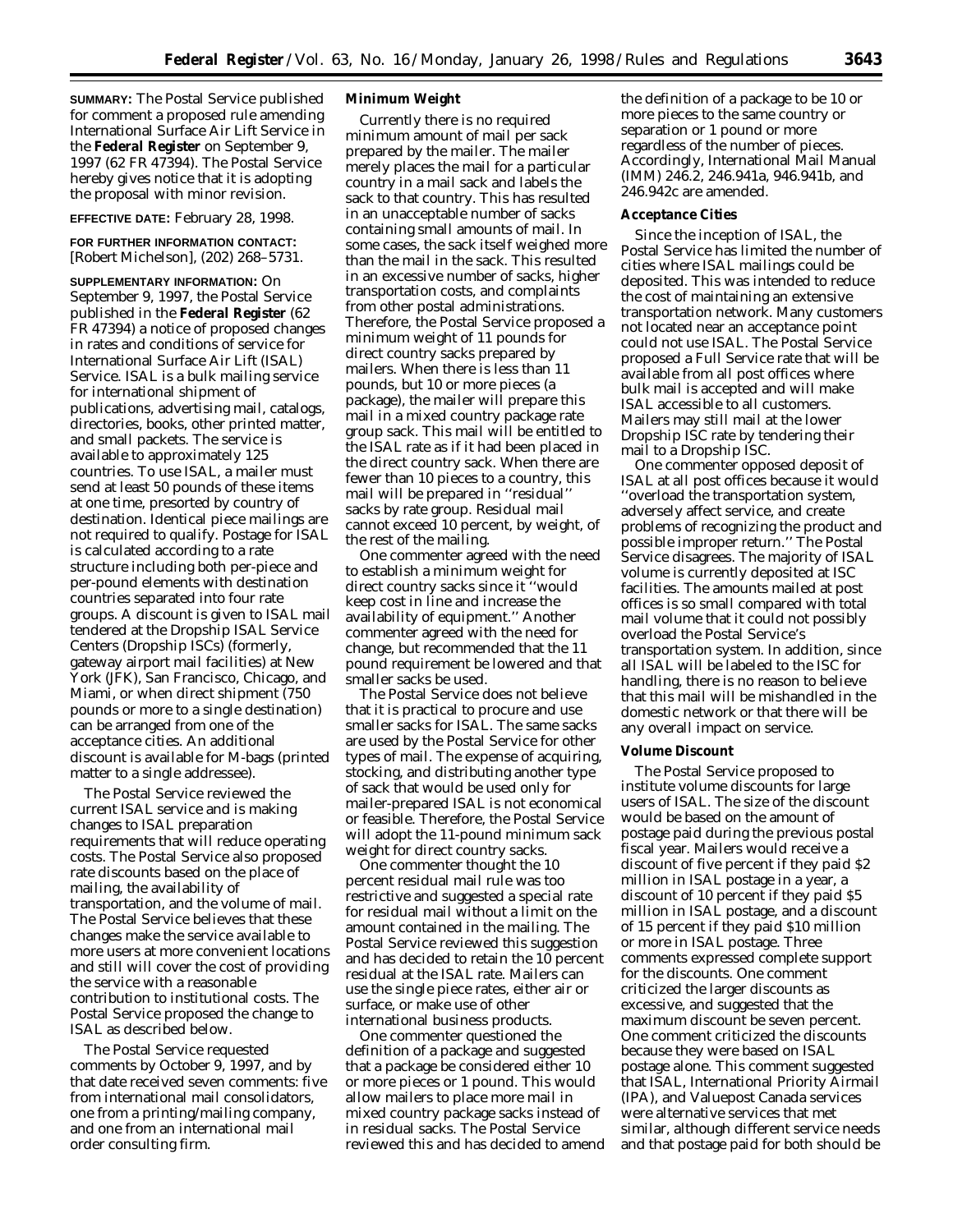considered in qualifying for ISAL discounts. One comment criticized the discounts as violating the rate setting provisions of the Postal Reorganization Act. This comment argued that the discounts were rate reductions for large mailers which, in the case of consolidators, would make it difficult for smaller companies to compete. This comment also argued that there is no reason to give discounts on the basis of the previous year's volume. There was no reason to reward customers on the basis of how much ISAL postage was paid last fiscal year when the terms and conditions for mailing were different. There is no clear relationship between the amount of postage paid and the amount of contribution to institutional costs. That there is no reason to reward large customers who use both ISAL and remail, and that the rate differential between customers which qualify for no discounts and which choose not to take advantage of the International Service Center drop shipment rates is appropriate.

After considering all of the comments, the Postal Service has concluded that the discounts should be adopted as proposed considering ISAL and IPA mail to be included in the qualifying volume mail for ISAL discounts. International mail delivery is a competitive market. The Private Express Statutes, which generally limit competition with the Postal Service for the carriage of letters, have been suspended to allow international remail (39 CFR 320.8). The Postal Service, the postal administrations of other countries (*e.g*. the Netherlands and the United Kingdom), and private sector concerns all compete for the carriage of letters and other mailable matter. The international mail market is also one in which consolidators, which take international mail from many smaller mailers and merge it so as to take advantage of lower rates, are a significant factor in which delivery agent will handle the mail. Competitors of the Postal Service offer discounts to consolidators and large mailers; if the Postal Service does not act competitively, it will lose business to them.

The Postal Service is required to charge rates that apportion costs on a fair and equitable basis (39 U.S.C. § 101(d)), that are fair and reasonable, 39 U.S.C. § 403(a), and that do not make any undue or unreasonable discrimination or grant any undue or unreasonable preference, 39 U.S.C. § 403(c). What is fair, reasonable, and not unduly discriminatory or preferential is largely a question of fact in which all circumstances must be

taken into account, including the reality of a competitive marketplace. At a minimum, similarly situated mailers must receive the same or comparable treatment and pay the same rates. However, as stated by the Court of Appeals in upholding the Postal Service's authority to negotiate rates and services with large mailers, ''the reasons that may compel a uniform rate of postage in the United States no longer apply to large-volume international mailers'' *(UPS Worldwide Forwarding, Inc.* v. *U.S. Postal Service*, 66 F.3d 621, 637–38 (3d Cir. 1995). Published volume discounts are another way to compete for large-volume international mailers, and a way to compete that involves greater certainty and less administrative effort than negotiating rates and services with them. Moreover, published volume discounts ensure that similarly situated mailers (*i.e.*, mailers of like quantities of similar mail) pay the same rates.

Increasing discounts based on increased usage does not make rates unfair, unreasonable, unduly discriminatory, or preferential. In general, the more a mailer mails the greater the number of full direct sacks that will be prepared, thereby reducing Postal Service handling costs. Moreover, the larger a mailer, the more aggressively competitors such as the postal services of the Netherlands and the United Kingdom will bid for their business. Although the Postal Service does not have definite knowledge of what rates these competitors offer at any given time since they are under no legal obligation to disclose rates or the customers to which those rates are offered, it is known that they offer significant discounts to large mailers. Unless the Postal Service prices its services competitively by offering discounts, it will lose the business of large mailers.

Basing discounts on the amount of postage paid in the previous year is not unfair, unreasonable, unduly discriminatory, or preferential. Experience shows that while mail volumes may fluctuate from year to year, past usage is generally a good indicator of present and future usage. Moreover, mailers need certainty to plan their budgets, set their prices, and otherwise conduct their businesses. Basing rates on past usage gives mailers that certainty, since they know how much they are mailing and can reasonably foresee which level of discount they will qualify for the next year. It is fair, reasonable, and not unduly discriminatory to base discounts on volumes that are highly likely to predict usage and which also make

sense to customers in conducting their own businesses.

Differences in rates between what a smaller mailer pays to mail ISAL at any bulk mail acceptance unit and what a large mailer pays to mail at an International Service Center (ISC) with the maximum discounts are not unduly discriminatory because the large and small mailers are not situated similarly. The mail posted by the smaller mailer requires more handling and domestic transportation than the mail posted by the larger mailer, thereby increasing the Postal Service's cost. Moreover, there is more intense competition for the larger mailer's business. This is a competitive market, if the smaller mailers believe that rates are too high, then they have the option of using another service provider or a consolidator who can qualify for rate discounts. Ultimately, the market will determine which rates both the large and the small mailer will pay, whether it is to the Postal Service or to a competitor.

The Postal Service does not believe that volume discounts will affect competition between large and small consolidators. This is a competitive market in which significant discounts are already being offered to large consolidators by other providers. They already have, or can have, an advantage in the rates they pay for the mail they send. Whether discounts are offered, or not offered, by the Postal Service will not change that.

The Postal Service has concluded that the size of the discounts should not be reduced. As stated above, the Postal Service does not have definite knowledge of the rates being offered by the competitors. It appears, however, that the proposed discounts as proposed are necessary to hold the business it now has.

Several commenters requested clarification for the basis of the discount or requested that revenue for other products be included for determining the discounts. The Postal Service will count ISAL and IPA revenue to qualify for the volume discounts. If a permit holder has more than one account and/ or in several cities, these revenues may be combined. Agents who prepare mail for the owner of the mail and tender it under the owner's permit during postal fiscal year 1997 will only be counted for a discount during postal fiscal year 1998. Agents must be prepared to submit postage statements that reflect their representation of the owners of the mail between September 14, 1996 through and September 12, 1997 to be included for discounts in postal fiscal year 1998 (September 13, 1997 through September 11, 1998). Each year after,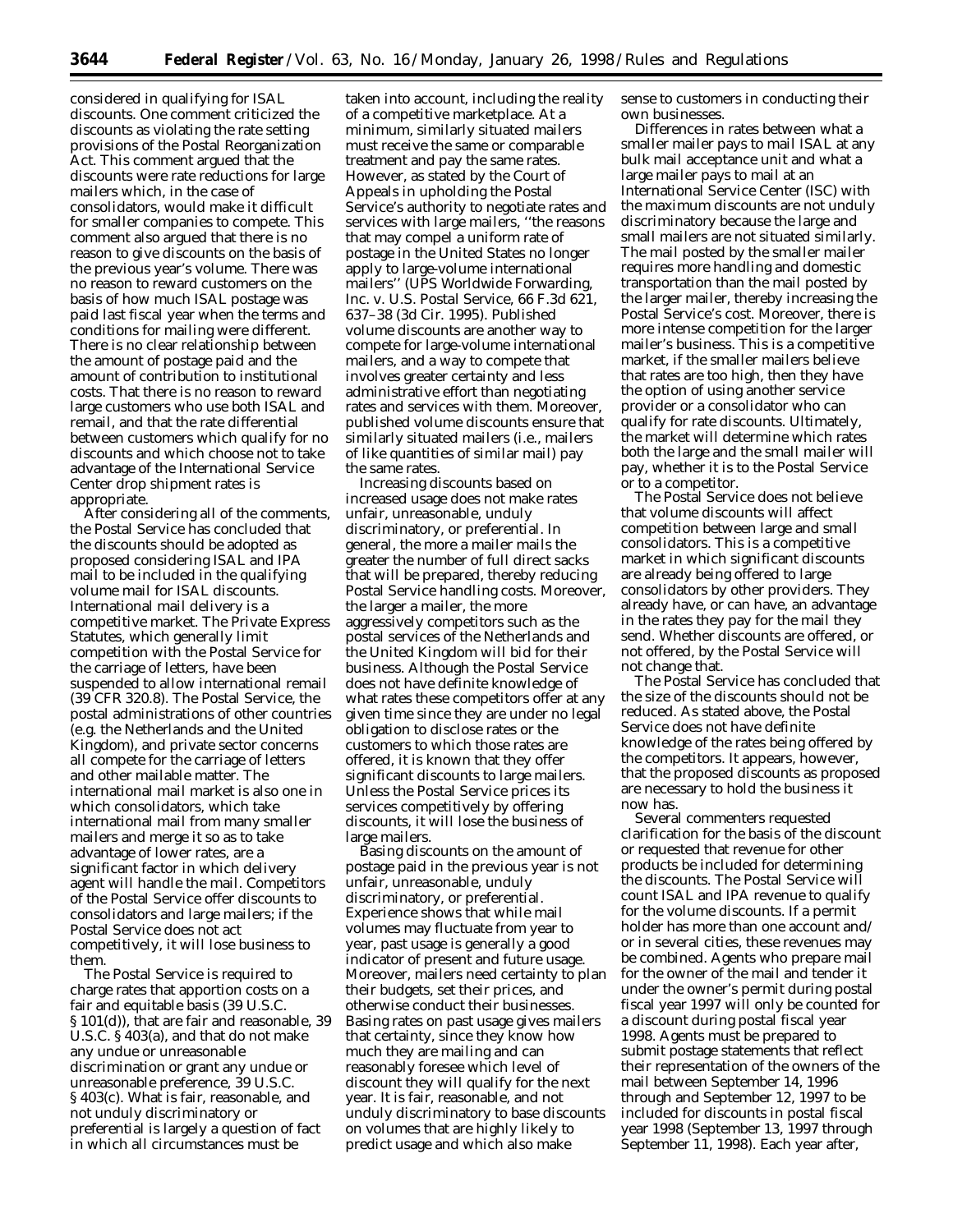the level of discount will be determined only by the postage paid by the permit holder.

To qualify for volume discounts, mailers must apply to the Manager, Mail-order, International Business Unit, 475 L'Enfant Plaza, SW, Room 370–IBU, Washington, DC 20260–6500. The Manager will evaluate all requests and inform the mailer and the post office(s) of mailing whether discounts are approved and the level of discount. The Manager, Mail-order will inform all applicants of the total qualifying revenue and the size of their discount within 30 days of receiving the application. Mailers may appeal this determination of the Manager of Mailorder by providing the necessary documentation supporting the discount for the initial postal fiscal year 1998. The Manager of Mail-order will make a final determination on the appeal of the discount level within 5 business days from receipt of the appeal letter. IMM 246.715, is added to describe how mailers can qualify for volume discounts.

# **Direct Shipment Rates**

The Postal Service proposed that direct shipment rates continue to be available for mailers tendering 750 pounds or more to one country at any office from which the Postal Service can obtain direct transportation to the destination country. A new rate schedule has been developed for this service to reflect current costs.

One commenter agreed with having separate direct shipment but stated that the \$0.25 per pound rate difference might be too low. Another commenter favored the current rate structure of having the same rates for Gateway (Dropship ISC) and Direct Shipment, at least in major markets, arguing that by having to pay a higher rate, the value of drop shipment option would be greatly decreased.

The cost of providing Direct Shipment service is higher than the cost of providing service from ISCs. The mailer also avoids having to transport mail to an ISC. The price difference of \$0.25 per pound reflects the Postal Service's additional cost for providing Direct Shipment service.

# **Price Adjustments**

Five commenters noted the general size of the rate increase. Depending on the method of analysis, the destination rate group, and the origin of the mail, commenters found that the rates applicable to these mailings might increase substantially (anywhere from 10 to 50 percent). One of the commenters stated that the Dropship

ISC and volume rates were very good, but that the increase for the Western Hemisphere was excessive and suggested a separate rate group for Mexico. Several commenters suggested that some of the proposed rates would not be competitive with other alternatives.

The Postal Service has carefully reviewed the proposed rate structure to ensure that the proposed not only meets the requirements of postal rate making, but also offers the most competitive and economical rates possible. Changes in the rates reflect the need to cover costs, make a contribution to the institutional costs of the Postal Service, and exhibit the effects of customer worksharing and competitiveness. Based on these comments and criteria, the Postal Service has decided to reduce the proposed rates of Rate Group 2, South America, by 10 cents a pound. IMM 246.71 is revised to reflect this change. The comment suggesting a specific country rate to Mexico raises an interesting idea. However, the Postal Service needs sufficient time to evaluate the impact of this concept on ISAL mailers. It also needs sufficient time to conduct such a review without delaying implementation of the new ISAL rates in which all ISAL mailers benefit. The Postal Service will continue to study this concept. The analysis period will be at least 6 months.

### **Labeling Requirements**

One commenter questioned the need for the mailer to use two sack labels (one label and Tag 155). The commenter stated that such preparation is cost prohibitive and suggested using palletized mail preparation. The commenter also suggested that mail for rate groups 1 and 4 be combined because both groups are labeled to the same dispatch point.

One of the main benefits of ISAL is that it allows the mailer to prepare mail to the finest point possible and avoid the cost of the Postal Service handling the mail. It is therefore necessary for the mailer to prepare sack labels and tags. In addition, under certain circumstances, the Postal Service accepts ISAL on pallets. This significantly reduces preparing large mailings to a single country destination.

### **Corrections**

There were several errors in the original text of IMM part 246, published in 62 FR 47394–47399.

1. Exhibit 246.71, Footnote 3, is corrected to show the delivery zones for Osaka, Japan as 52–93.

2. In IMM 246.941, the maximum weight of a package is changed from 20 pounds to 11 pounds.

3. In section 246.943.a.1, Exhibit A is changed to Exhibit 246.71 and the information for Osaka is corrected to read: Osaka OSA (for postal codes 52– 93).

4. Section 246.2 is changed to reflect that residual mail cannot exceed 10 percent of the combined weight of qualifying mail (consisting of Direct Country Sacks, M-Bags, Direct Country Package Sacks).

### **Conclusion**

Accordingly, the Postal Service adopts the following amendments to the International Mail Manual, which is incorporated by reference in the Code of Federal Regulations. See 39 CFR 20.1.

## **List of Subjects in 39 CFR Part 20**

Foreign relations, Incorporation by reference, International postal services.

### **PART 20—[AMENDED]**

1. The authority citation for 39 CFR part 20 continues to read as follows:

**Authority:** 5 U.S.C. 552(a); 39 U.S.C. 401, 407, 408.

2. The IMM is amended to incorporate part 246, International Surface Air Lift Service, as follows:

# **246 International Surface Air Lift (ISAL) Service 246.1 Definition**

International Surface Air Lift (ISAL) is a bulk mailing system that provides fast, economical international delivery of publications, advertising mail, catalogs, directories, books, other printed matter, and small packets. The cost is lower than airmail and the service is much faster than surface mail. ISAL shipments are flown to the foreign destinations and entered into that country's surface or non-priority mail system for delivery.

# **246.2 Qualifying Mail and Minimum Quantity Requirements**

Only printed matter as defined in 241 and small packets as defined in 260 that meet all applicable mailing standards may be sent in this service. There is a minimum volume requirement of 50 pounds per mailing except for the Direct Shipment option, which requires a minimum 750 pounds to a single country destination. Small packets may not be enclosed in M-bags and do not qualify for the Full Service, Direct Shipment, or Dropship ISC M-bag rates. Mail is prepared as (1) direct country sacks when there are 11 pounds or more to a single country or required country separation; (2) mixed country package sacks when there are 10 or more pieces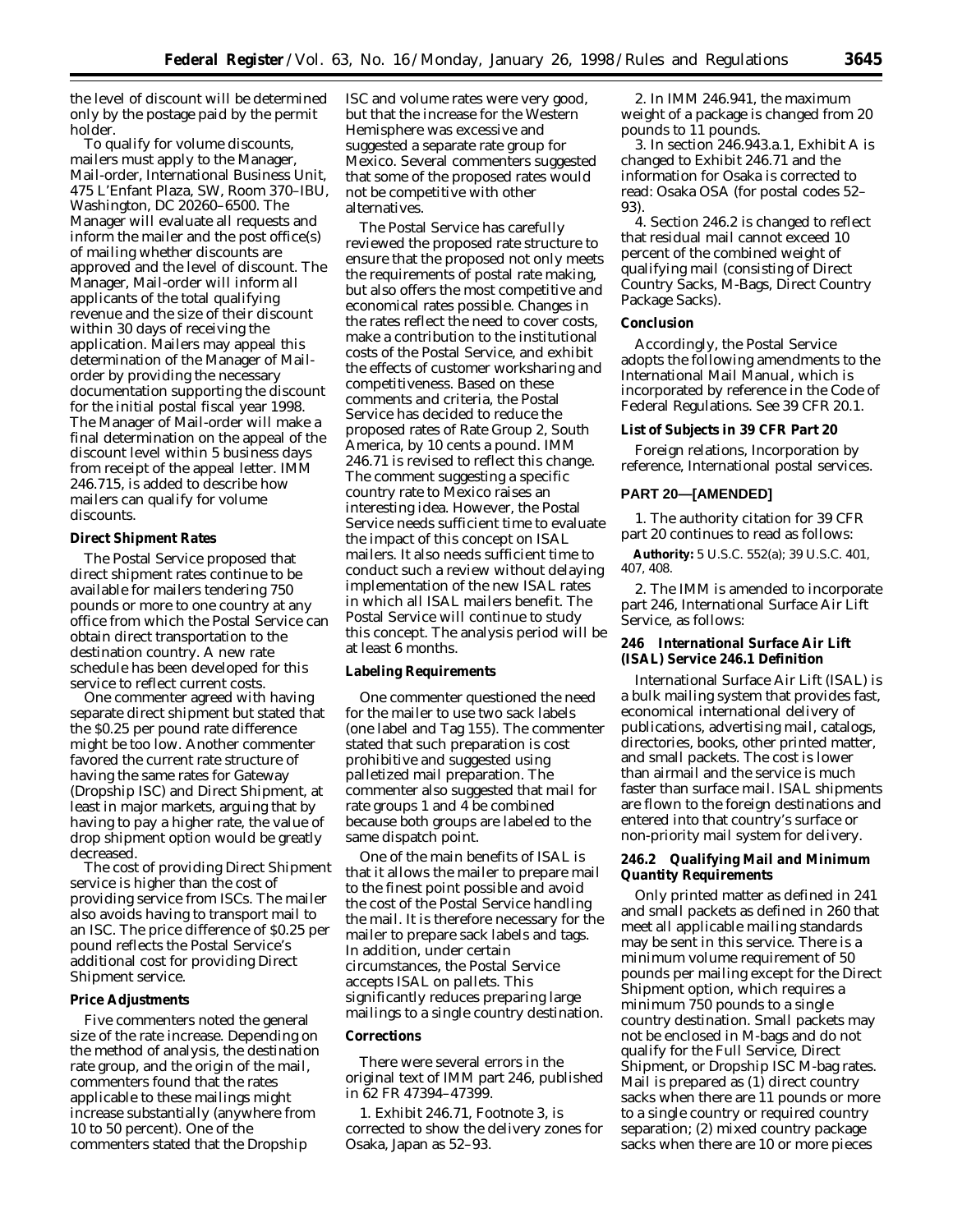or at least 1 pound of mail to a single country, but less than 11 pounds; and (3) residual mail when there are fewer than 10 pieces or less than 1 pound of mail to a single country. Residual mail may not exceed 10 percent, by weight, of the mail presented in direct country sacks, M-Bags, and mixed country package sacks. Qualifying residual mail is subject to the appropriate ISAL rate (Full Service, Direct Shipment, M-Bag, or Dropship ISC).

**Note:** A package is defined as 10 or more pieces of mail to the same country separation or 1 pound or more regardless of the number of pieces. Packages of letter-size pieces of mail should be no thicker than approximately a handful of mail (4 to 6 inches). Packages of flat size mail may be thicker than 6 inches but must not weigh more than 11 pounds.

# **246.3 Service Options 246.31 Availability**

ISAL service is available to the foreign countries listed in exhibit 246.71 from all post offices where bulk mail is accepted and from the Dropship ISCs listed in 246.32.

# **246.32 Dropship ISAL International Service Centers**

ISAL deposited at the following Dropship ISAL ISCs qualify for the Dropship ISC rates shown in 246.71: AMC JFK BLDG 250, JFK International

Airport, Jamaica, NY 11430–9998 San Francisco P&DC, 1300 Evans Ave,

- San Francisco, CA 94188
- AMC San Francisco,\* BLDG 660 Rd 6, San Francisco CA 94158–9998

Miami P&DC, 2200 NW 72 Ave, Miami FL 33152

AMC Miami,\* Miami International Airport, Miami FL 33159–9998

Chicago O'Hare Dropship ISAL Service Center, International Processing Center Annex, 3333 N. Mount Prospect RD, Franklin Park IL 60131

## **246.4 Special Services**

The special services described in Chapter 3 are not available for items sent by ISAL.

### **246.5 Customs Documentation**

See 244.6 and 264.5 for the requirements for customs forms.

# **246.6 Permits**

Mailers depositing mail at a Dropship ISC must maintain an advance deposit account at that city if postage is paid by advance deposit account.

### **246.7 Postage**

**246.71 Rates**

| Rate group          | Per piece                  | Full service per lb.           |                                | Direct shipment per lb.        |                               | Dropship ISC per lb.           |                                |
|---------------------|----------------------------|--------------------------------|--------------------------------|--------------------------------|-------------------------------|--------------------------------|--------------------------------|
|                     |                            | Regular                        | M-bag*                         | Regular                        | M-bag*                        | Regular                        | M-bag*                         |
| <br>ົ<br><br>3<br>4 | \$.25<br>.10<br>.10<br>.10 | \$3.10<br>4.00<br>3.95<br>6.25 | \$2.50<br>2.60<br>3.00<br>4.25 | \$2.35<br>3.25<br>3.20<br>5.50 | \$1.75<br>.85<br>2.25<br>3.50 | \$2.10<br>3.00<br>2.95<br>5.25 | \$1.50<br>1.60<br>2.00<br>3.25 |

See exhibit 246.71 for network countries and individual rates.

\*Small packets may not be mailed at these rates.

### **246.711 Full Service Rates**

ISAL mailings presented at any post office that accepts bulk mail, other than a Dropship ISC listed in 246.32, and not eligible for the direct shipment rate and are paid at the full-service rates. Postage for regular ISAL is paid on a per-piece and a per-pound basis. M-bags are subject to the M-bag pound rate only. Small packets are not eligible for the Mbag rates and may not be included in Mbags.

# **246.712 Direct Shipment Rates**

Mailers are eligible for the direct shipment rates from the acceptance post office (except Dropship ISCs) when the Postal Service is able to arrange direct transportation from the origin office to the destination country. To qualify, mailers must present a minimum of 750 pounds to each destination country. Mailers must contact the post office of mailing at least 14 days before the first desired mailing date. A postal employee must complete PS Form 3655, International Surface Airlift (ISAL) Direct Shipment Option Advisement and Confirmation of Transactions, and fax it to the distribution network office

(DNO) to obtain a contract for transportation. If the DNO cannot arrange direct transportation, the direct shipment rate does not apply. The Postal Service may cancel direct shipment rates and service when direct transportation is no longer available.

### **246.713 Dropship ISC Rates**

ISAL mailings transported by the mailer to the Dropship ISCs listed in 246.32 are eligible for the Dropship ISC rate.

# **246.714 Volume Discount**

Mailers who spend \$2 million or more combined on ISAL and IPA in the preceding postal fiscal year may receive discounts off the rates shown in 246.71:

a. over \$2 million to \$5 million: 5 percent discount

b. over \$5 million to \$10 million: 10 percent discount

c. over \$10 million: 15 percent discount

Mailers entitled to these discounts must place the full per-piece rate on each piece of mail if payment is by postage meter or mailer-precanceled stamps. The discount is calculated on the postage statement.

# **246.715 Qualifying for Volume Discounts**

To qualify for volume discounts, mailers must apply in writing to the Manager, Mail-order, International Business Unit, 475 L'Enfant Plaza, SW, Room 370–IBU, Washington, DC 20260– 6500. The Manager evaluates all requests and informs the mailer and the post office(s) of mailing whether discounts are approved and the level of discount. Mailers must supply the following information:

The postal fiscal year for the qualifying mail.

The permit number(s) and post office(s) where the permits are held.

The total revenue for the postal fiscal year.

The post office(s) where the discount is to be claimed.

The combined ISAL and IPA revenue is counted toward the discounts. The Postal Service will count as revenue to qualify for the volume discounts postage paid by only a permit holder. If a permit holder has more than one account, or accounts in several cities, then these revenues may be combined to qualify for discounts. Agents who prepare mail for the owner of the mail and mail paid by the owner's permit may not include

<sup>\*</sup>Plant verified mail is transported to these facilities by the mailer.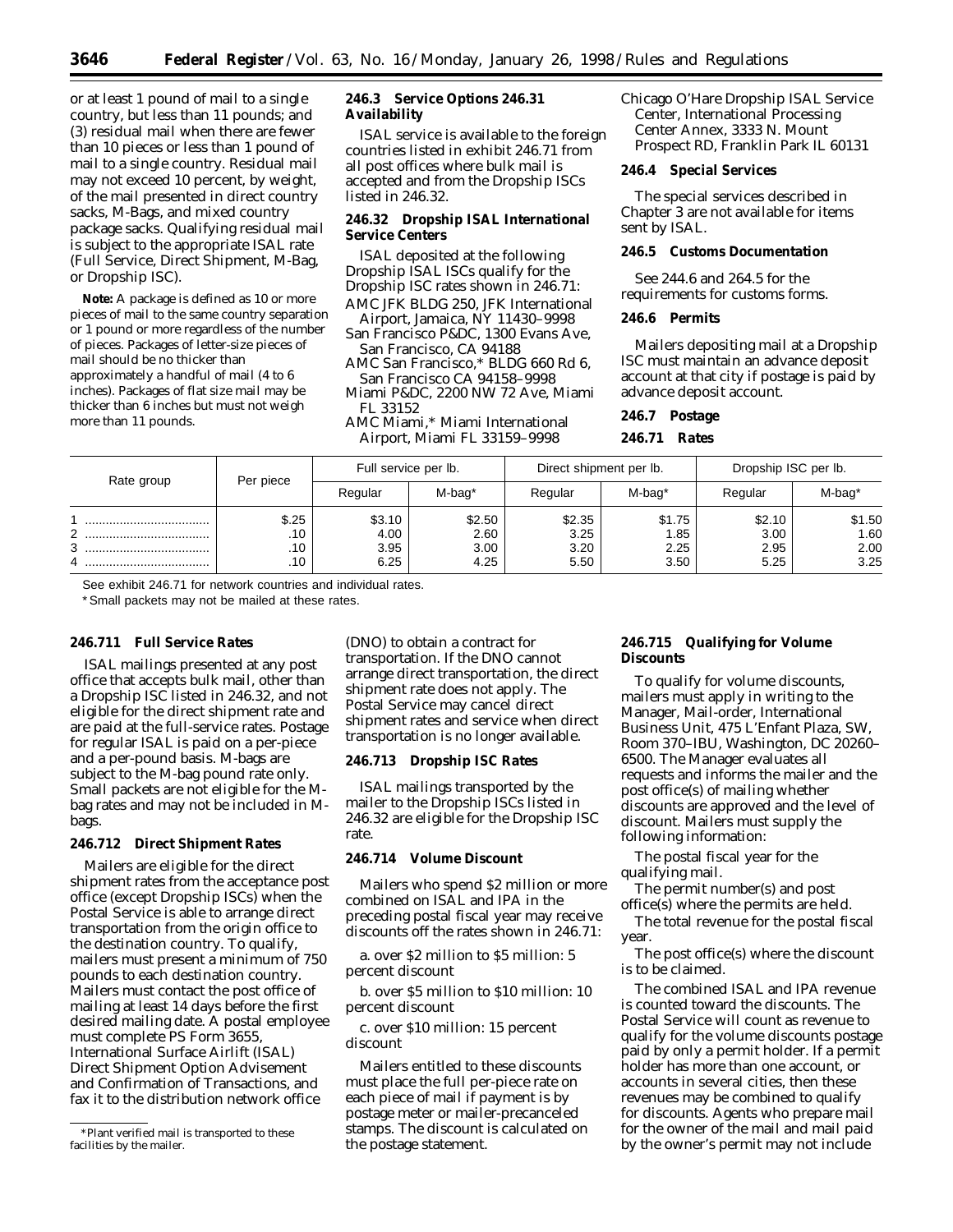in the revenue to qualify for the discounts, except for the initial year (Postal Fiscal Year 1997, which is September 14, 1996 through September 12, 1997).

Customers may be required to substantiate their request by providing copies of all mailing statements for the appropriate postal fiscal year. All decisions of the Manager, Mail-order are final. A new section  $(246.715)$  is added to describe how mailers can qualify for volume discounts.

### **246.72 Payment Methods**

# **246.721 Postage Meter, Permit Imprint, or Precanceled Stamps**

Postage must be paid by postage meter, permit imprint, or mailerprecanceled stamps. Postage is computed on Form 3650, Postage Statement—International Surface Air Lift. Form 3650 is required for all ISAL mailings.

# **246.722 Piece Rate**

The applicable per piece postage must be affixed to each piece (except M-bags. See 246.723) by meter or mailerprecanceled stamps, unless postage is paid by permit imprint. Mailers may use a permit imprint only with identical weight pieces unless authorized under the postage mailing systems in DMM P710, P720, or P730. All of the permit imprints for printed matter shown in exhibit 152.3 are acceptable.

### **246.723 Pound Rate**

Postage for the pound rate portion must be paid either by meter stamp(s) attached to the finance copy of the postage statement or from the mailer's advance deposit account.

### **246.8 Weight and Size Limits**

Any item sent by ISAL must conform to the weight and size limits for the types of printed matter described in 243 or for small packets in 263.

#### **246.9 Preparation Requirements**

# **246.91 Addressing**

See 122.

### **246.92 Marking**

Items must be endorsed with the appropriate markings as shown in 244.2 for printed matter and in 264.2 for small packets. For publishers' periodicals (Periodicals Mail), the imprint authorized under 244.211c(2) or 244.211c(3) may be used in place of the ''PRINTED MATTER—PERIODICALS'' endorsement. Individual items paid by meter postage or mailer-precanceled stamps must be endorsed ''International Surface Air Lift'' or ''ISAL.''

### **246.93 Sealing and Packaging**

Printed matter must be prepared to protect the contents and permit easy inspection. If not contained in envelopes or wrappers, folded items must have the open edges secured by tape, tabs, or wafer seals of sufficient quantity and strength to keep the items from opening during postal handling.

# **246.94 Makeup Requirements for ISAL**

# **246.941 Packaging the Following Guidelines Apply**

a. General: All ISAL mail must be prepared in packages within sacks as appropriate. A package is defined as 10 or more pieces of mail to the same country or separation or 1 pound or more regardless of the number of pieces. Packages of letter-size mail pieces should be no thicker than approximately a handful of mail (4–6 inches). Packages of flat size mail may be thicker than 6 inches but must not weigh more than 11 pounds. Packages and sacks must be prepared and labeled as described below. All mail pieces in a package must be ''faced'' in the same direction (*i.e.,* arranged so that the addresses read in the same direction, with an address visible on the top piece). Pieces that cannot be bundled because of their physical characteristics may be placed loose in the sack.

b. Thickness Packages of letter-size mail should be no thicker than approximately a handful of mail (4 to 6 inches). Packages of flat-size mail may be thicker than 6 inches but must not weigh more than 11 pounds. Each package must be securely tied. Placing rubber bands around the length and then the girth is the preferred method of securing packages of letter-size mail. Plastic strapping placed around the length and then the girth is the preferred method of securing packages of flat-size mail.

a. Direct Country Packages. When there are 10 or more pieces or 1 pound or more to the same country, then such pieces must be prepared as a direct country package. If there is less than 11 pounds of mail to the same country, then the direct country package must be labeled with a facing slip showing the destination country or country separation. The facing slip must be placed on the address side of the top piece of each package in such a manner that it will not become separated from the package. The pressure-sensitive labels and optional endorsement lines used domestically for presort mail are prohibited for International Surface Airlift Mail.

b. Residual Packages. If there is not enough mail to prepare a direct country package (fewer than 10 pieces or less than 1 pound), the mail is considered residual mail. When there are fewer than 10 pieces to the same country, then such pieces should be combined in packages with other mail for countries within the same rate group that similarly have fewer than 10 pieces. Such mixed country packages must be labeled with a facing slip marked "Residual, Rate Group \_\_\_\_. The designated rate group (#1, #2, #3, or #4) must be inserted as appropriate. The facing slip must be placed on the address side of the top piece of each package in such a manner that it will not become separated from the package. The pressure-sensitive labels and optional endorsement lines used domestically for presort mail are prohibited for International Surface Airlift Mail.

(Exception: The 10 piece criterion is when there are fewer than 10 pieces to the same country which weigh more than 11 pounds. Such mail pieces should be packaged together as a direct country package and placed in a direct country sack. Pieces that cannot be packaged because of their physical characteristics may be placed loose in the sack.)

# **946.942 Sacking**

Once packages of ISAL mail are prepared, the packages are then placed into one of three types of designated sacks:

a. Direct Country Sack. Prepare a direct country sack if there are at least 11 pounds of mail to the same country. The mail must be packaged and enclosed in a gray plastic ISAL sack and labeled to the country with Tag 155, Surface Airlift Mail. The maximum weight of a direct country sack must not exceed 66 pounds.

b. Mixed Country Package Sack. Prepare a mixed country package sack for those direct country packages where there is less than 11 pounds of mail to the same country. The mail must be packaged as direct country packages, identified with a facing slip showing the destination country or country separation, and enclosed in a green pouch labeled to the dropship ISAL service center. Tag 155, also must be attached to the sack. Prepare a mixed country package sack for each of the respective rate groups for which there is a direct country package and label as follows:

Rate group 1—AMC Kennedy—JFK 003 Rate group 2—AMC Miami 33159 Rate group 3—AMC San Francisco 941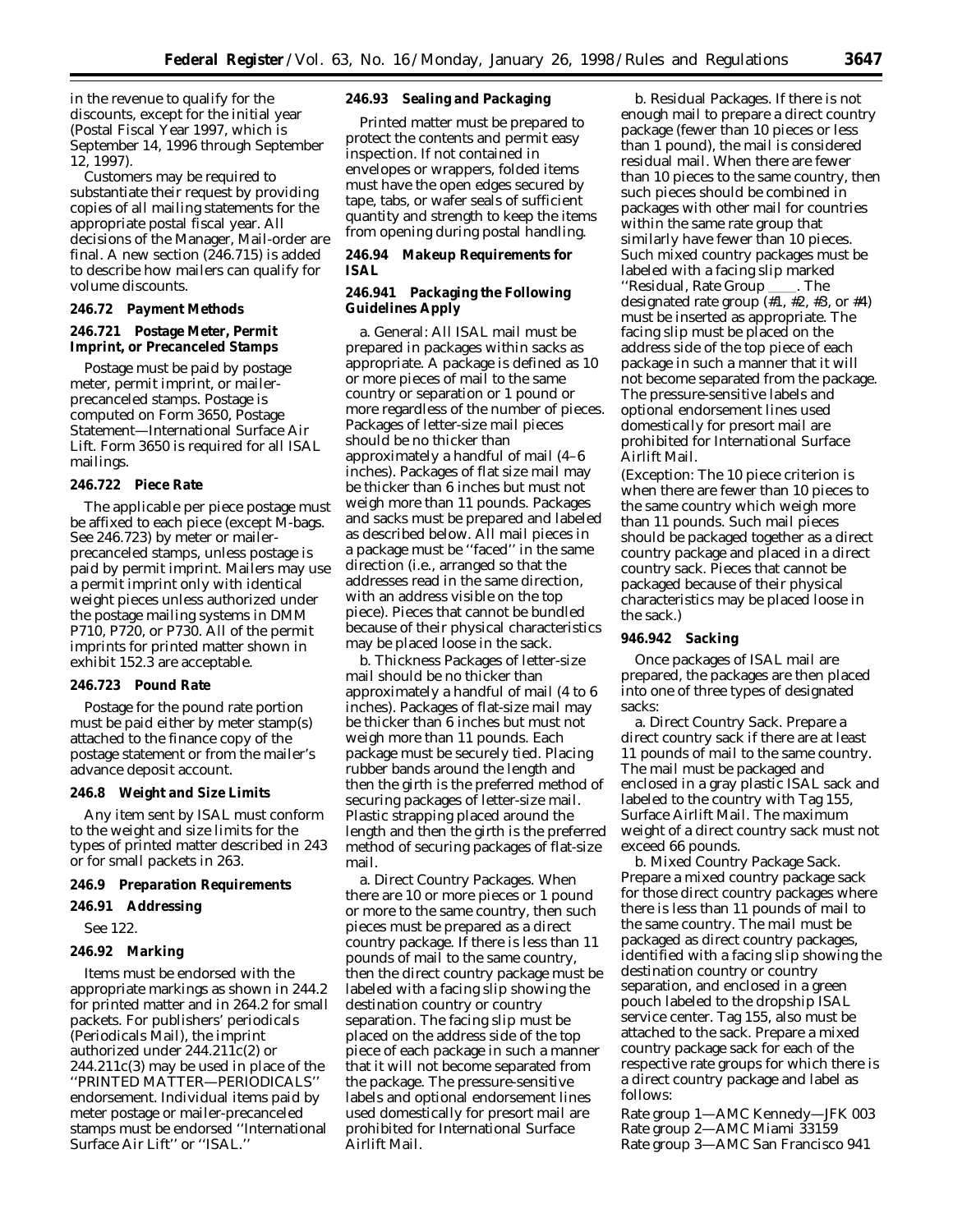Rate group 4—AMC Kennedy—JFK 003

c. Residual Sack. Prepare a residual sack for those packages of mail that contain fewer than 10 pieces or less than 1 pound of mail to any one country (residual packages). The mail must be packaged as residual packages, appropriately identified with a facing slip, and enclosed in a green pouch labeled to the dropship ISAL service center. Tag 155 also must be attached to the sack. The mailer must prepare a residual sack for each of the respective rate groups for which there is a residual package and label it as follows: Rate group 1—AMC Kennedy—JFK 003 Rate group 2—AMC Miami 33159 Rate group 3—AMC San Francisco 941 Rate group 4—AMC Kennedy—JFK 003

#### **246.943 Sack Labeling**

Depending on the type of sack, labels are prepared as follows:

a. Direct Country Sack. For a direct country sack, use a gray plastic ISAL sack. Use Tag 155 to label each sack with the destination country's name. Mailers must complete four blocks on Tag 155:

1. To (Pour) Block: enter the name of the ISAL country foreign exchange office, its three-letter exchange office code, and the country's name. See Exhibit 246.71 for the name of the foreign exchange office and its threeletter exchange office code. As an example, for Ireland, this block will be as follows:

Dublin DUB Ireland 2. Customer Permit No. Block: Enter permit number.

3. Kg. Block: Enter the combined weight of the sack and its contents in  $kilograms (1 pound = 0.4536 kilogram).$ 

4. Date Block: Enter date as shown on PS Form 3650, Postage Statement-International Surface Air Lift.

After completing the above items on Tag 155, attach it to the neck of the sack.

b. Mixed Country Package Sack. For a mixed country package sack, use a domestic green nylon pouch and label it to the appropriate dropship ISAL

service center as follows: Rate group 1—AMC Kennedy—JFK 003

Rate group 2—AMC Miami 33159 Rate group 3—AMC San Francisco 941

Rate group 4—AMC Kennedy—JFK 003

Labels are prepared as follows: Content: Line 1: Dropship ISAL Service Center Line 2: ISAL DRX Line 3: Mailer, Mailer Location Example: AMC KENNEDY—JFK 003 ISAL DRX

ABC COMPANY, NEW YORK, NY

For the mixed country package sack label, use Content Identification Number (CIN) 753.

In addition, use Tag 155 to label each sack with the appropriate drop ship ISAL service center. Mailers must complete four blocks on Tag 155:

1. To (Pour) Block: enter the name of the dropship ISAL service center and

rate group:

AMC Kennedy—JFK 003

Rate Group 1

AMC Miami 33159

Rate Group 2

AMC San Francisco 941

Rate Group 3

AMC Kennedy—JFK 003

Rate Group 4

2. Customer Permit No. Block: Enter your permit.

3. Kg. Block: Enter the combined weight of the sack and its contents in

 $kilograms.$  (1 pound = 0.4536 kilogram). 4. Date Block: Enter date as shown on Form 3650.

After completing the above items on Tag 155, attach it to the sack.

c. Residual Sack. For a residual sack, use a domestic green nylon pouch and label it to the appropriate dropship ISAL service center as follows:

Rate group 1—AMC Kennedy—JFK 003

Rate group 2—AMC Miami 33159

Rate group 3—AMC San Francisco 941 Rate group 4—AMC Kennedy—JFK 003 Labels are prepared as follows:

Content:

Line 1: Drop ship ISAL Service Center Line 2: ISAL WKG

Line 3: Mailer, Mailer

Location

Example:

AMC KENNEDY—JFK 003

ABC COMPANY, NEW YORK, NY

For the residual sack label, use CIN 754.

In addition, use Tag 155 to label each sack with the appropriate dropship ISAL service center. Mailers must complete three blocks on Tag 155:

1. To (Pour) Block: Enter the name of the drop ship ISAL service center and rate group:

AMC Kennedy—JFK 003

Rate Group 1

AMC Miami 33159

Rate Group 2 AMC San Francisco 941

Rate Group 3

AMC Kennedy—JFK 003

Rate Group 4

2. Customer Permit No. Block: Enter your 10-digit ISAL permit or customer identification number.

3. Kg. Block: Enter the combined weight of the sack and its contents in  $kilograms.$  (1 pound = 0.4536 kilogram).

4. Date Block: Enter date as shown on Form 3650.

After completing the above items on Tag 155, attach it to the sack.

#### **246.944 Sack Separation**

When presenting an ISAL shipment to the Postal Service, the mailer must physically separate the sacks of mail by type (direct, mixed, residual) and rate group (1, 2, 3, 4) at time of mailing.

# **246.945 Direct Sacks to One Addressee (M-bags) for ISAL**

M-bags may be sent in the ISAL service to all ISAL destination countries. Weight, makeup, sacking, and sorting requirements must conform to part 245. Tag 158 must show the complete address of the addressee and the sender. Tags 155 and 158 must be attached securely to the neck of each sack. M-bags may not contain small packets.

# **246.95 Mailer Notification**

Mailers who wish to mail shipments that weigh over 750 pounds but who are not eligible for direct shipment rates must notify the ISAL coordinator at the office of mailing at least 14 days before the planned date of mailing. Specific country information and weight per country must be provided. No prior notification is required for mailers with 750 pounds or less.

EXHIBIT 246.71.—INTERNATIONAL SURFACE AIR LIFT SERVICE NETWORK COUNTRIES AND RATES

| Country                      | Citv                        | Code                     | Rate group |
|------------------------------|-----------------------------|--------------------------|------------|
| Albania<br>Algeria<br>Angola | Tirana<br>Algiers<br>Luanda | TIA<br><b>ALG</b><br>_AD |            |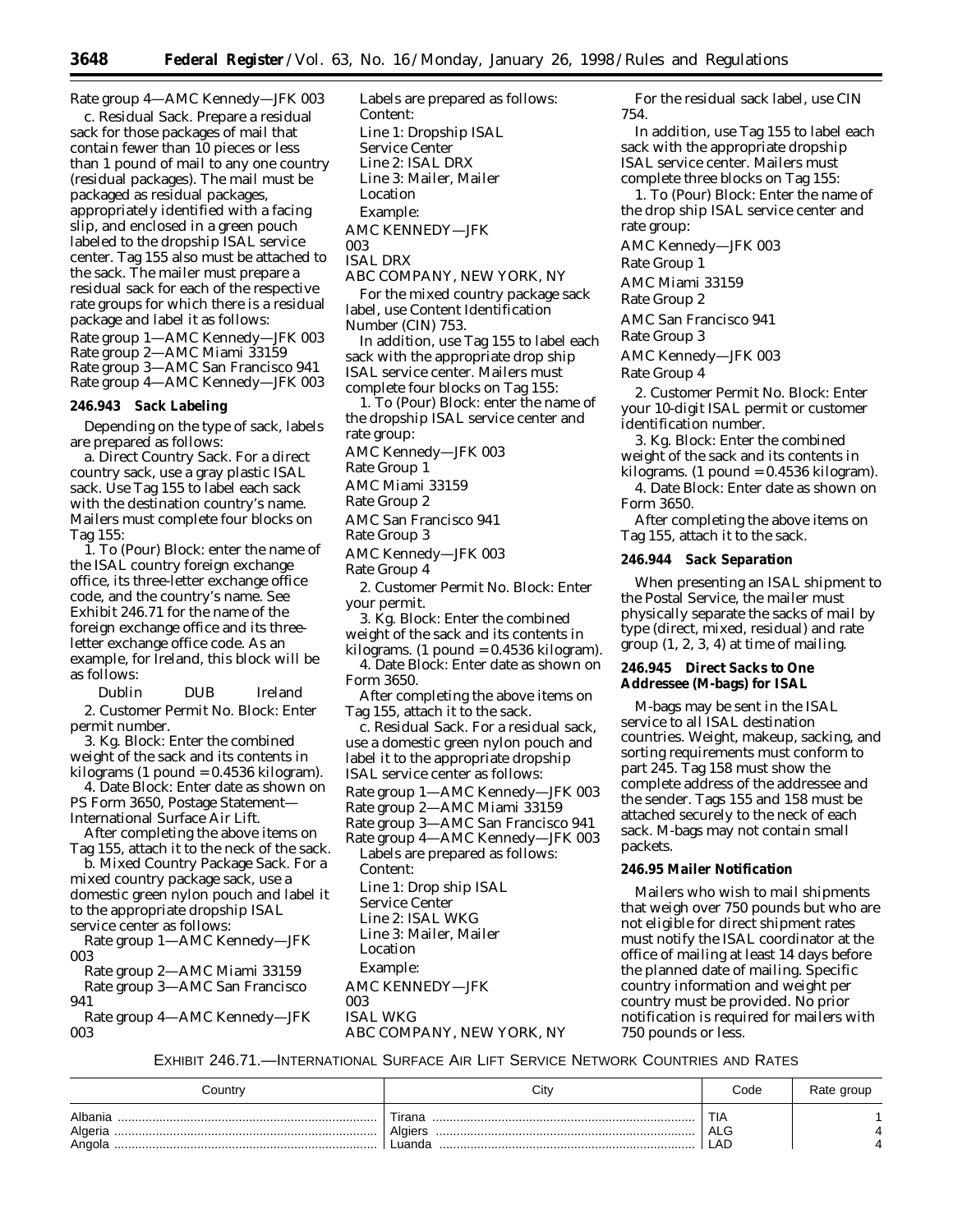$\equiv$ 

# EXHIBIT 246.71.-INTERNATIONAL SURFACE AIR LIFT SERVICE NETWORK COUNTRIES AND RATES-Continued

| Country                         | City                             | Code       | Rate group |
|---------------------------------|----------------------------------|------------|------------|
|                                 |                                  | <b>BUE</b> | 2          |
|                                 |                                  | AUA        | 2          |
|                                 |                                  | <b>SYD</b> |            |
|                                 |                                  | VIE        |            |
|                                 |                                  | BAH        |            |
|                                 |                                  | DAC        |            |
|                                 |                                  | <b>BRU</b> |            |
|                                 |                                  | <b>BZE</b> |            |
|                                 |                                  | COO        |            |
|                                 |                                  | <b>LPB</b> |            |
|                                 |                                  | <b>RIO</b> |            |
|                                 |                                  | SOF        |            |
|                                 |                                  | OUA        |            |
|                                 |                                  | DLA        |            |
|                                 |                                  | <b>BGF</b> |            |
|                                 |                                  | SCL        | 2          |
|                                 |                                  | <b>PEK</b> | 3          |
|                                 |                                  | <b>BOG</b> | 2          |
|                                 |                                  | FIH        |            |
|                                 |                                  | SJO        | 2          |
|                                 |                                  | ABJ        |            |
|                                 |                                  | HAV        |            |
|                                 |                                  | <b>PRG</b> |            |
|                                 |                                  | CPH        |            |
|                                 |                                  | <b>SDQ</b> |            |
|                                 |                                  | GYE        |            |
|                                 |                                  |            |            |
| Egypt ………………………………………………………………… |                                  | CAI        |            |
|                                 |                                  | SAL        |            |
|                                 |                                  | ADD        |            |
| Fiji …………………………………………………………………  |                                  | NAN        |            |
|                                 |                                  | HEL        |            |
|                                 |                                  | PAR        |            |
|                                 |                                  | CAY        |            |
|                                 |                                  | LBV        |            |
|                                 |                                  | <b>FRA</b> |            |
|                                 |                                  | ACC        |            |
|                                 |                                  | LON        |            |
|                                 |                                  | ATH        |            |
|                                 |                                  | GUA        |            |
|                                 |                                  | GEO        |            |
|                                 |                                  | <b>PAP</b> |            |
|                                 |                                  | TGU        |            |
|                                 |                                  | HKG        |            |
|                                 |                                  | <b>BUD</b> |            |
|                                 |                                  | REK        |            |
|                                 |                                  | BOM        |            |
|                                 |                                  | JKT        |            |
|                                 |                                  | THR        |            |
|                                 |                                  | DUB        |            |
|                                 | Tel Aviv …………………………………………………………… | <b>TLV</b> |            |
|                                 |                                  | <b>ROM</b> |            |
|                                 |                                  | KIN        |            |
|                                 |                                  | <b>TYO</b> | 3          |
|                                 |                                  | OSA        |            |
|                                 |                                  | AMM        |            |
|                                 |                                  | <b>NBO</b> |            |
|                                 |                                  | SEL        |            |
|                                 |                                  | KWI        |            |
|                                 |                                  | BEY        |            |
|                                 |                                  | BSL        |            |
|                                 |                                  | <b>LUX</b> |            |
|                                 |                                  | <b>TNR</b> |            |
|                                 |                                  | KUL        |            |
|                                 |                                  | BKO        |            |
|                                 |                                  | NKC        |            |
|                                 |                                  | MRU        |            |
|                                 |                                  | MEX        |            |
|                                 |                                  | CAS        |            |
|                                 |                                  | MPM        |            |
|                                 |                                  | AMS        |            |
|                                 |                                  | <b>CUR</b> |            |
|                                 |                                  | AKL        |            |